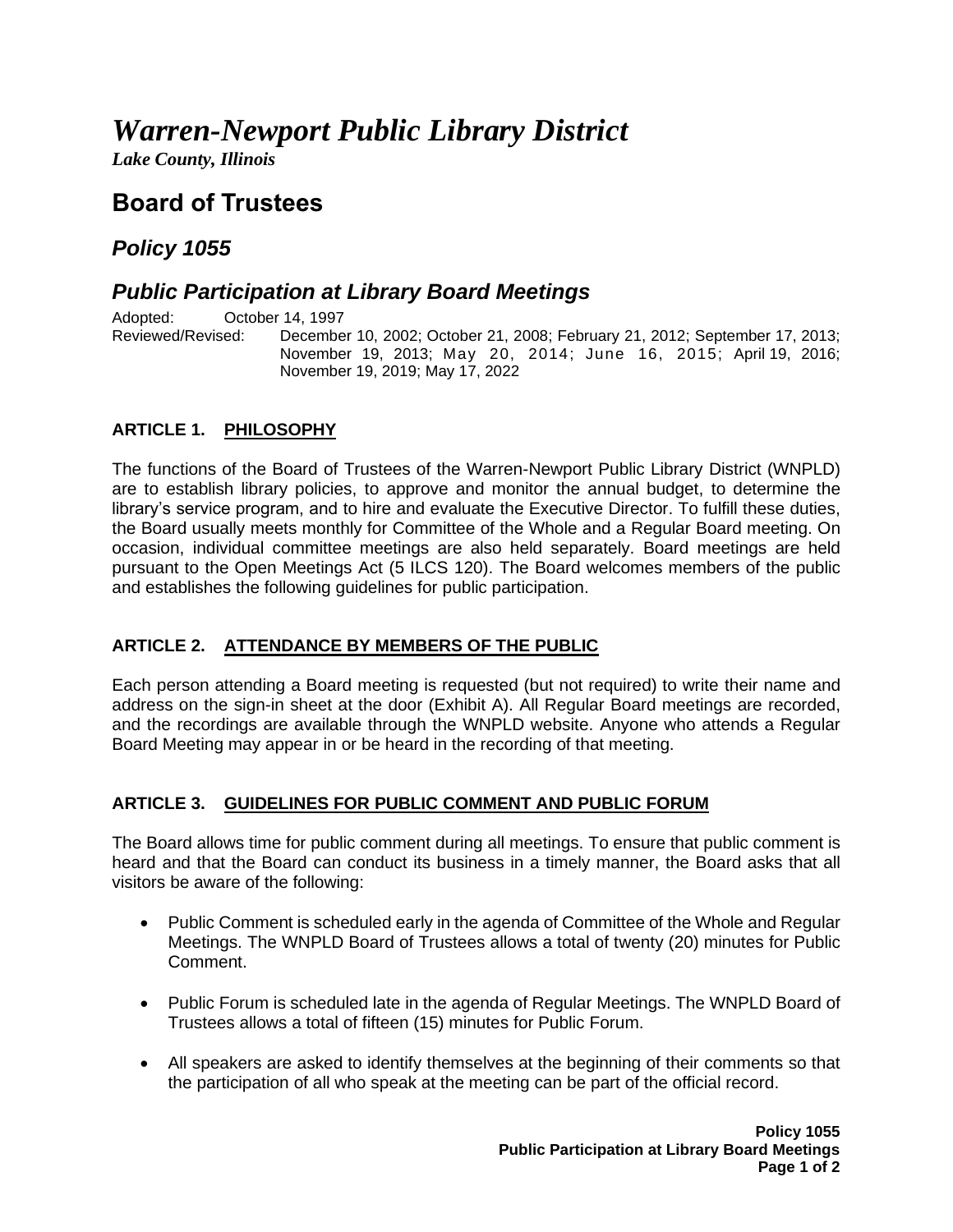- Speakers will be asked to limit comments to three (3) minutes. When several members of a group with a common purpose attend a meeting, the Board requests that the group designate a single person to represent and speak for the group.
- A speaker who wants their remarks to be added to the Board record must provide a copy of those remarks to the Board Secretary prior to speaking. If the spoken remarks do not follow the written text, they will be discarded.
- Due to time constraints, speaking in Public Comment or Public Forum does not initiate a conversation with the Board of Trustees during a meeting. An exception may be made in rare instances, such as answering a brief question that has a straightforward answer or providing brief information to those who are attending the Board Meeting for educational purposes. Any speaker who would like a response from the Board after the meeting must provide their contact information. In most cases, the Board will consider those visitors' comments and may respond at a future date.

#### **ARTICLE 4. GUIDELINES FOR RECORDING BY THE PUBLIC**

#### **Section 4.01 Recording**

Any person may record an open meeting by video, audio, photographic, or other means. Neither the meeting nor public comment will be delayed due to a citizen setting up recording equipment. Recording of meetings shall not distract or disturb Trustees, other meeting participants, or members of the public and shall not interfere with the conducting of an orderly meeting.

#### **Section 4.02 Video Recording Equipment**

WNPLD staff will designate the location for placement of recording equipment by members of the public. Video recording with a handheld device may be restricted to the designated video area by the Board President or Executive Director.

#### **Section 4.03 Accommodations**

WNPLD is not obligated to provide special accommodations for recording, such as lighting, a designated space for microphones or recording equipment, or access to electrical power.

#### **Section 4.04 Circumstances When Recording Is Not Allowed**

In the following situations, recording by a member of the public will be prohibited or terminated:

- if the recording process is disruptive to the meeting; or
- if the meeting is closed to the public.

#### **Section 4.05 Permissions**

Nothing in these guidelines shall be deemed to grant permission to publish or broadcast a recording made by a member of the public. No recording shall be used for a commercial or for-profit enterprise without written approval of the President of the WNPLD Board of Trustees.

**\_\_\_\_\_\_\_\_\_\_\_\_\_\_\_\_\_\_\_\_\_\_\_\_\_\_\_\_\_\_\_\_\_\_\_\_\_\_\_\_\_**